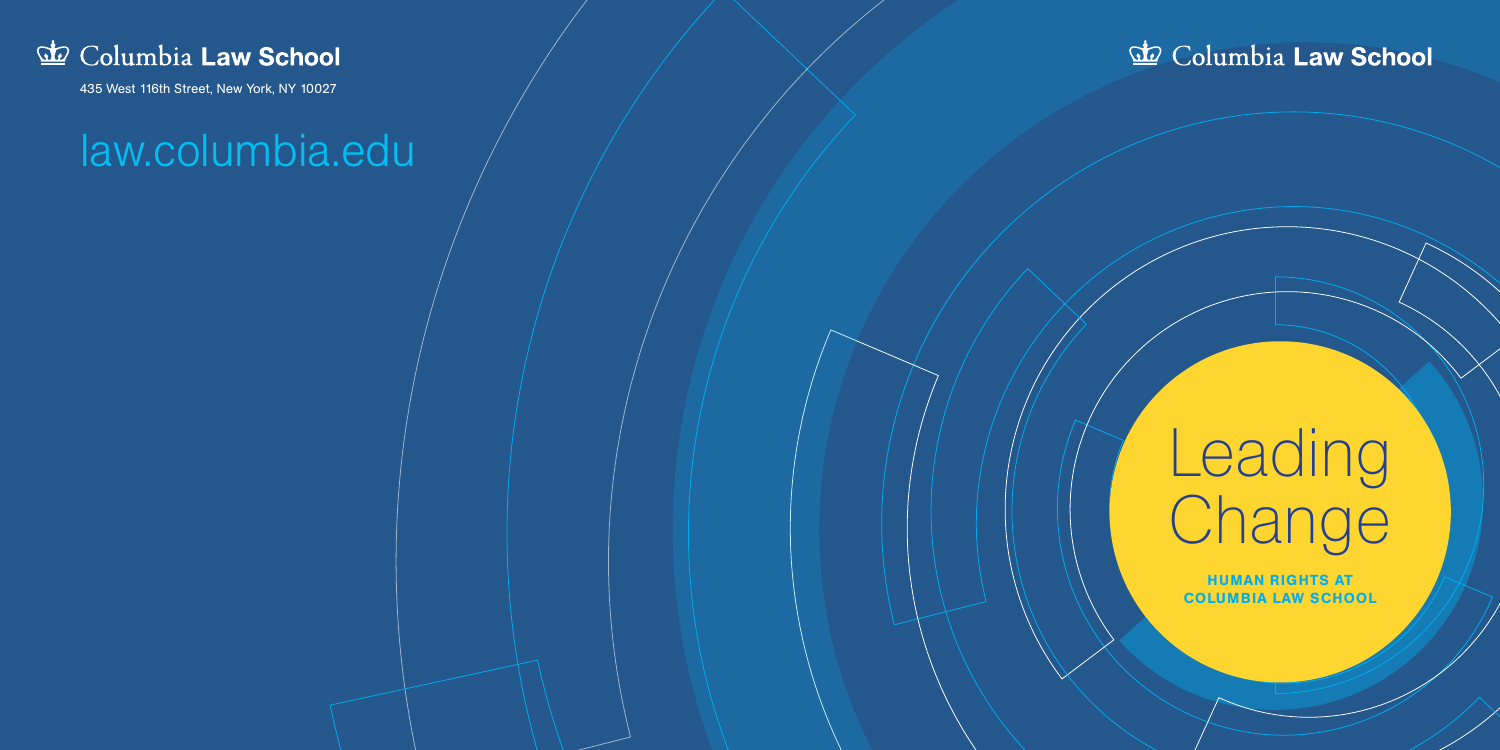Beginning with admission and continuing through graduation and beyond, Columbia students are members of a vibrant human rights community. They work closely with leading faculty and lawyers to develop their human rights expertise. Situated in New York, alongside the headquarters of the U.N. and many international NGOs, students have diverse opportunities to meet leading practitioners and hone their skills through clinics, externships, and field placements.

During their time at the Law School, students are provided individualized mentoring and career guidance from professors, the many human rights advocates on staff at the Law School, and Columbia's extensive network of alumni and advocates around the world.



# 1L YEAR

Students can apply for Columbia's unique 1L Advocates Program, in which they work on cutting-edge human rights cases beginning in their first semester of law school. They can also join student groups and moots, and attend frequent talks by influential advocates. All students are eligible to receive stipends for summer public interest internships.

# 2L AND 3L YEARS

Students choose from a wide range of classes taught by distinguished scholars and advocates. They can enroll in clinics and externships to develop real-world experience, including the Human Rights Clinic, Immigrants' Rights Clinic, Mediation Clinic, or an externship at the U.N. Students can write academic papers with close faculty guidance, and join the staff of one of the Law School's 14 journals.

# AFTER GRADUATION

The Law School supports students in launching and developing their careers through public interest fellowships, a generous loan repayment program, and continued career advising.

Columbia Law School's innovative and expansive human rights program trains the next generation of strategic and creative human rights leaders. Columbia Law students join a pioneering human rights law faculty at a world-renowned university with extensive curricular offerings, global reach, and deep ties with the interna tional human rights community. Graduates of Columbia go on to lead social change around the world through directing NGOs, supporting social movements, advising governments, working at the U.N., litigating in international courts, or as teachers and scholars.

# The Human Rights Path at Columbia Law School

Far left: Professor Sarah Cleveland speaking at a human rights panel at the Law School.

Left: Human Rights Clinic student Candy Ofime '17 meets with a community in Papua New Guinea to discuss the effects of industrial gold mining on human rights.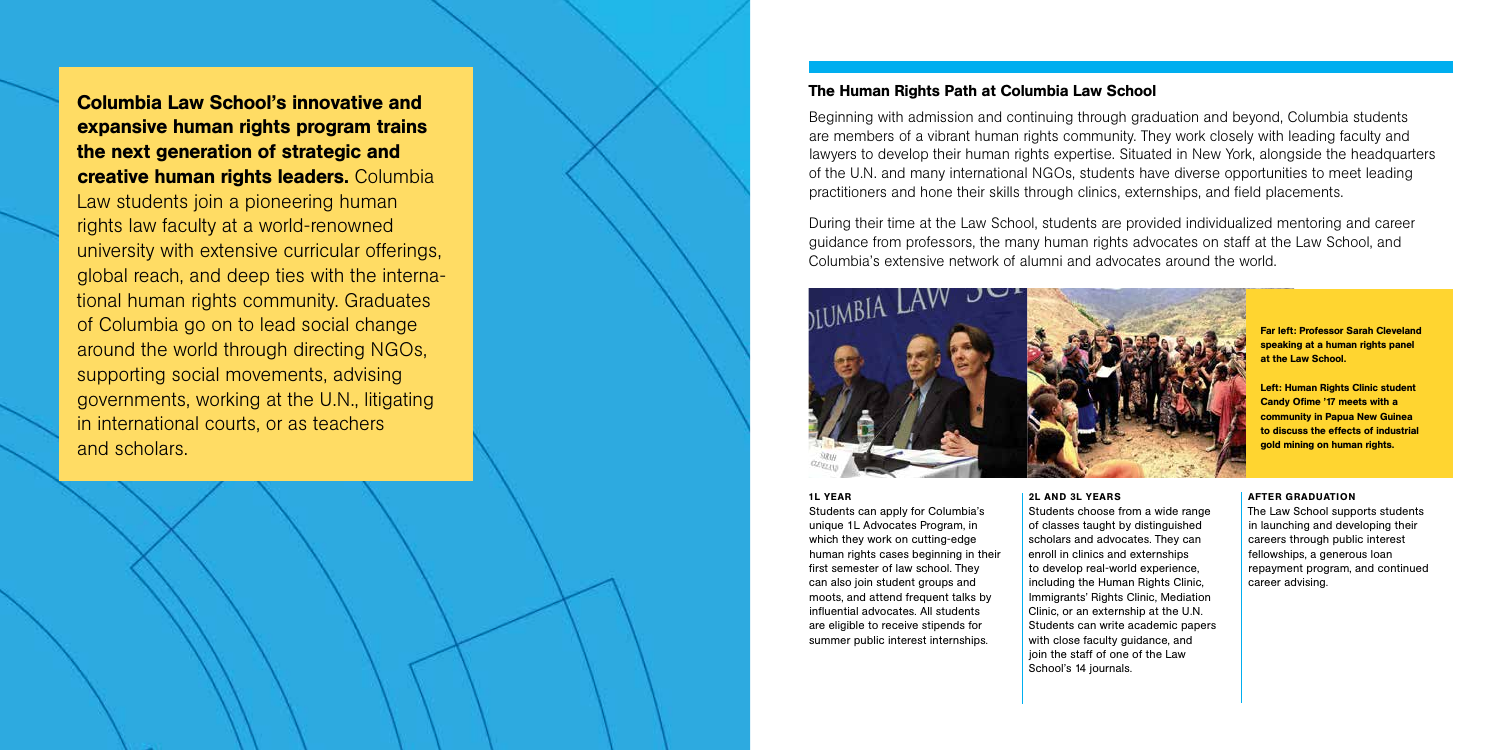The Human Rights Institute (HRI) is the anchor for the human rights community at Columbia Law School. Co-directed by professors Sarah Cleveland and Sarah Knuckey, HRI is one of the oldest and largest law school human rights centers in the world. Founded in 1998 by the late Professor Louis Henkin, HRI advances international human rights through education, advocacy, fact-finding, scholarship, and critical reflection. Working in partnership with activists, communities, and organizations, HRI promotes justice for violations, strengthens human rights law and institutions, amplifies collective power, builds bridges between scholarship and activism, and develops innovative human rights methods.

### COMMUNITY & EVENTS

HRI brings together students, scholars, and advocates through workshops and panel discussions. It provides a robust program of events featuring a diverse array of experts, including grassroots activists, senior U.N. and government officials, and academics.

**Counterterrorism, Armed Conflict, and Human Rights** HRI advances respect for human rights in armed conflict and law enforcement operations through investigating violations and war crimes, employing data visualization, advocating at the U.N., seeking law reform, and supporting human rights defenders.

HRI brings leading academics, emerging scholars, and advocates to Columbia as Human Rights Practitioners-in-Residence, Visiting Scholars, and Senior Fellows, who teach and mentor students. Through Columbia University's Human Rights Advocates Program, Columbia students also have the opportunity to learn from experts from the global south.

#### INNOVATIVE RESEARCH & ADVOCACY

HRI is a global leader in human rights research and advocacy. Its experienced researchers and large staff of lawyers include experts in counterterrorism and armed conflict, business and human rights, socioeconomic rights, data visualization, and critical approaches to human rights. HRI produces cuttingedge scholarship that tackles pressing human rights issues.

# STUDENT OPPORTUNITIES

Students are encouraged to collaborate with HRI's faculty and staff on all of HRI's projects. Students can join HRI's Student Advisory Board, helping to nurture the human rights community and plan programming at Columbia while developing leadership skills.

# The Human Rights Institute

# **Human Rights in the United States**

HRI advances social justice in the United States through a human rights framework, and coordinates the Bringing Human Rights Home Lawyers' Network of more than 800 advocates.

**Human Rights and Business**  HRI holds corporations to account for human rights abuses, and seeks to recalibrate the corporatecommunity power imbalances that lead to human rights violations.

**Human Rights Methods, Systems, and Critique**  HRI innovates interdisciplinary investigation methods, conducts research to improve mental health in the human rights field, researches human rights critiques, and works to strengthen the global human rights architecture.



#### HUMAN RIGHTS INSTITUTE ADVOCACY PROJECTS

Carolyn Forstein '15 in Peru with a mural protesting a proposed gold mine.

2004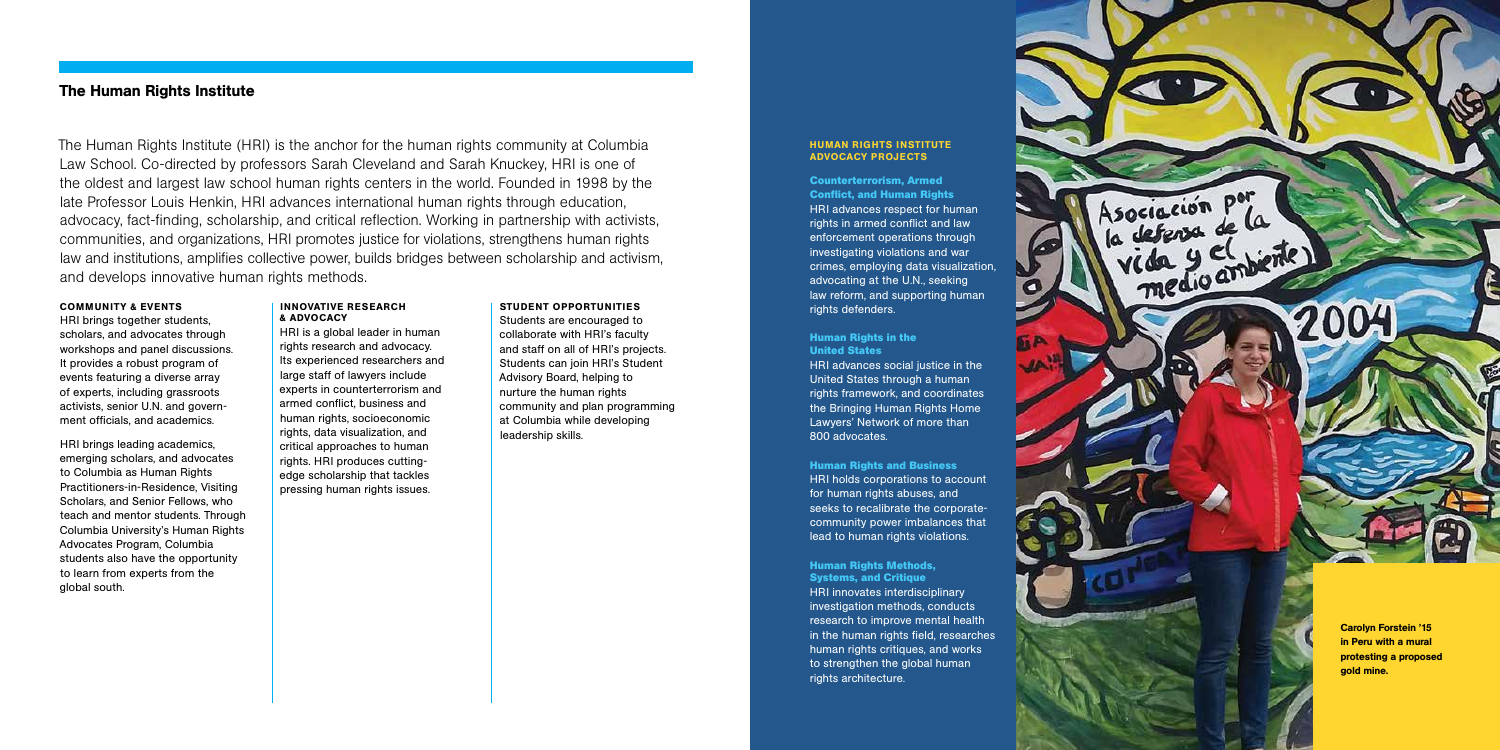**JoAnn Kamuf Ward, Director, Human Rights in the U.S. Project, and Lecturer-in-Law** Ward, whose work focuses on using a human rights framework to address social injustice in the United States, is the director of the Human Rights in the U.S. Project.

**Tony Wilson, Director, Security Force Monitor** Wilson directs HRI's Security Force Monitor, which aims to use data to make security forces more transparent and accountable. Previously, Wilson worked with the National Security and Human Rights Campaign at the Open Society Foundations.

**Priyanka Motaparthy '09, Director, Project on Counterterrorism, Armed Conflict and Human Rights**  Prior to joining HRI, Motaparthy served as acting Emergencies director at Human Rights Watch, where she led the Emergencies division's investigations and reporting on global atrocities and human rights crises. She is a regular media commentator and her writing has appeared in outlets including *CNN*, *Foreign Policy*, *Newsweek*, and the *New Yorker* online.

**Sarah Mehta, TrialWatch Legal Fellow** Mehta is the TrialWatch Legal Fellow at Columbia Law School Human Rights Institute and Clinic and the Clooney Foundation for Justice (CFJ), working to develop and implement a new international trial monitoring project.

#### **Gulika Reddy '16, Clinical Teaching Fellow**

Reddy is a human rights lawyer and the Founder & Director of Schools of Equality, a non-profit organization in India that runs activity-based programs in schools with the aim to shift social attitudes that perpetuate gender-based violence and other forms of identity-based discrimination. She has worked with lawyers and non-profits and academic institutions in India to advance human rights and mainstream human rights education.

# **Tom Longley, Deputy Director, Security Force Monitor**

Longley is a human rights and technology researcher. He has worked on field investigations of war crimes in Kosovo and Sierra Leone, as well as on documenting large-scale human rights violations in Zimbabwe, Cambodia, and other countries.

# **Anjli Parrin '17, Legal Fellow**

Parrin is a Kenyan human rights advocate, and a Legal Fellow working on war crimes investigations with the Human Rights Clinic and Institute. She has previously worked for various U.N. offices in East, Central, and the Horn of Africa.

**Jessica Pierson, Interim Director of Programs & Program Administrator** Pierson directs the programming for the Human RIghts Institute, including the L.L.M. Human Rights Fellows Program, the 1L Advocates Program, and HRI's public facing events. She is also the administrator for the Human Rights Clinic.

The Human Rights Clinic is a yearlong course that prepares students for lifelong careers in social justice advocacy around the globe. As members of the Clinic, students join a community of advocates working to recalibrate the global power imbalances that drive economic and political inequality, threats to physical security, poverty, and environmental injustice. Through fact-finding, reporting, litigation, media engagement, advocacy, training, and innovative methods, the Clinic seeks to prevent abuse and promote accountability for violations.

With the mentorship of the Clinic's professors and supervisors, students work on real human rights cases, and develop the wide range of skills necessary to be strategic and creative lawyers, and critically analyze and advance human rights methodologies. The Clinic engages students in an active and co-creator mode of education, and students are involved in building the methods and pedagogy of the Clinic itself.

#### SKILLS

# Project selection and strategy Advocacy tactics Fact-finding Interdisciplinary methods Interviewing techniques Report and brief-writing Judicial and quasi-judicial processes Media Resilience Ethics Project evaluation

## ACTIONS

The Clinic functions similarly to a non-governmental organization. Clinic projects vary from year to year, and each addresses marginalized, urgent, and complex human rights issues around the world, including in the Central African Republic, Papua New Guinea, Peru, Yemen, and the United States. Current projects focus on corporate accountability for human rights violations, labor and education rights of immigrant communities and religious minorities, violations in counterterrorism operations and armed conflict, abuses by international peacekeepers, and sexual violence.

MENTORSHIP

# To contribute to a strong and collaborative human rights community at Columbia Law School and beyond, the Clinic builds a network of current students, alumni, and scholars. The Clinic runs a special mentorship program for students, pairing them with leading local and international

advocates.

# The Human Rights Clinic

#### HUMAN RIGHTS INSTITUTE AND HUMAN RIGHTS CLINIC LEADERSHIP AND STAFF

**Sarah Cleveland, Faculty Co-Director, Human Rights Institute**



Cleveland, the Louis Henkin Professor of Human and Constitutional Rights. teaches the foundation course in international

human rights, which examines its history, laws, and institutions. She is currently an independent expert on the U.N. Human Rights Committee, and the U.S. Member on the Venice Commission of the Council of Europe. From 2009 to 2011, she served as the Counselor on International Law to the Legal Adviser at the U.S. Department of State. She was a clerk for U.S. Supreme Court Justice Harry Blackmun.

### **Sarah Knuckey, Director, Human Rights Clinic, Faculty Co-Director, Human Rights Institute**



An international human rights advocate and Lieff Cabraser Associate Professor of Clinical Law, Knuckey has carried out

fact-finding investigations and reported on violations around the world related to unlawful killings, sexual violence, corporate abuses, armed conflict, the impacts of extractive industries, and protest rights. Her research interests include human rights methodologies, critical perspectives on human rights, clinical pedagogy, and post-traumatic stress disorder and resilience. Knuckey is founding editor of Just Security, an online forum for analysis of U.S. national security law. From 2007 to 2016, she served as an adviser to the U.N. Special Rapporteur on extrajudicial executions. In 2017, Knuckey received the Presidential Award for Outstanding Teaching by Columbia University.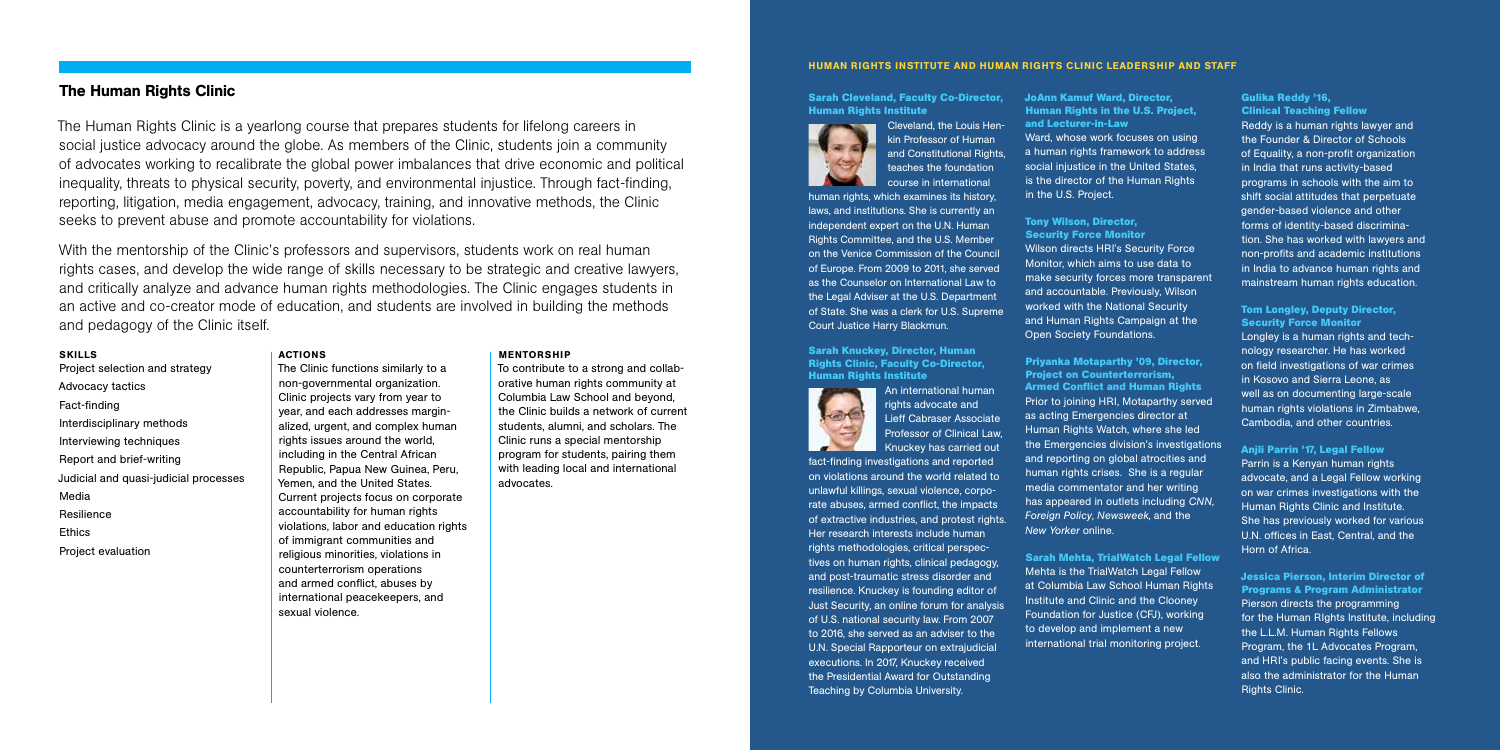#### STUDENTS WORK CLOSELY WITH FACULTY

In addition to classes, students at Columbia can work closely with faculty and HRI as research assistants, becoming involved in cutting-edge human rights and international law projects. Students have worked with leaders in the field such as Deputy Director of the Human Rights Clinic Benjamin Hoffman on new business and human rights initiatives, Visiting Professor of Law Amal Clooney to research fair trial laws, and Lecturer-in-Law Alex Moorehead on drone strikes. Students have also worked with Professor Sarah Cleveland in her capacity as a member of the U.N. Human Rights Committee, including traveling to Geneva with her during Committee sessions to examine country compliance with international human rights law.

#### STUDY ABROAD

Students also have many study abroad options and can earn additional degrees and certificates. There are regular programs in Amsterdam, Oxford, and Paris, and opportunities to spend a semester overseas at one of over 20 leading law schools.

A unique feature of Columbia Law School is its array of courses taught by leading practitioners. Students learn directly from impact litigation lawyers and advocates who investigate abuse and run human rights campaigns. Frequent professors from practice include Hina Shamsi, a lawyer at the ACLU specializing in national security issues; Richard Dicker of Human Rights Watch; Richard Gray Jr., an expert in community organizing; Risa Kaufman of the Center for Reproductive Rights; and transitional justice expert Graeme Simpson.

# COLUMBIA UNIVERSITY

Beyond the Law School, students benefit from Columbia University's substantial human rights offerings and programming from the Institute for the Study of Human Rights, the first academic center in the world to be founded with an interdisciplinary commitment to the study of human rights. To broaden and deepen their expertise, students can take courses at other branches of the University in diverse topics such as human rights and public health, NGOs and the human rights movement, children's rights advocacy, U.N. human rights mechanisms, women's rights, and social media and human rights. Students can also take introductory or advanced language classes to help prepare them for careers in the international and social justice fields.

Through lectures, seminars, clinics, and practicums taught by the world's leading scholars and advocates, Columbia students develop a deep knowledge of the doctrine, politics, and history of human rights law, and the skills to pursue a public interest career.

### EXPERTISE

# COURSES

The Columbia Law School curriculum includes foundational courses taught by preeminent scholars and practitioners in international law, human rights, international criminal law, refugee law, and international humanitarian law. The Law School also offers a diverse range of specialized courses on an array of topics: international environmental law, business and human rights, the European Union, counterterrorism, international courts, war crimes, African legal theory, gender justice, immigrants' rights, nonprofit law, and civil rights lawyering in the United States.

# HUMAN RIGHTS THEORY & PRACTICE

Columbia Law School specializes in teaching students the critical theory and practice of human rights and social justice advocacy. In addition to Columbia's renowned Human Rights Clinic, and its unique U.N. Human Rights Committee Practicum, students can choose from classes focusing on international or U.S. domestic advocacy, socioeconomic rights advocacy, law and development, visioning social change, and leadership. Students can also hone their skills through externships at the U.N., NGOs, and government agencies, or they can design their own project at an NGO for course credit.

# Leading Faculty, Courses, and Research



**Hina Shamsi Lecturer-in-Law, Director of the National Security Project at the ACLU**

Shamsi is one of the foremost national security experts in the U.S., and she teaches the International Human Rights Advocacy seminar. The course evaluates human rights advocacy tools in current political and social contexts, and critically examines the role of institutions and non-governmental organizations in the human rights field.

# TEACHING ADVOCACY



Far left: Professor Sarah Knuckey with professors and students in Myanmar during a workshop on teaching human rights law and advocacy. Photo: Bassam Khawaja

Left: Clinic students at Parliament Haus in Papua New Guinea.

> Human Rights Clinic students worked with international lawyers in Geneva to draft a new U.N. protocol on the investigation of unlawful killings.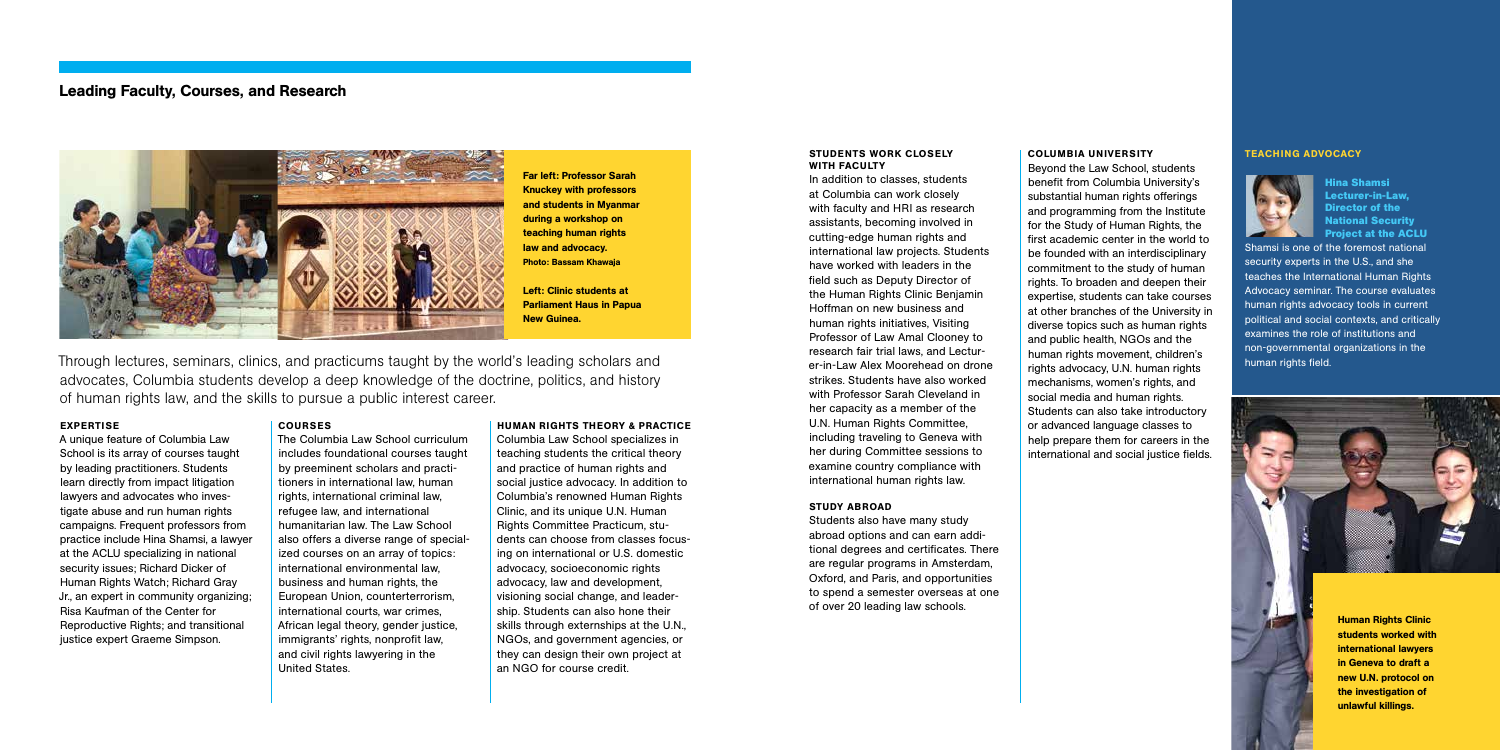Columbia Law School's distinctive Human Rights Institute 1L Advocates Program is designed for students interested in pursuing a career in human rights. It provides tailored mentorship from human rights alumni and current students, specialized human rights seminars, and the opportunity to visit NGOs. Students work on human rights investigations and advocacy projects from the very first semester of law school.

# Human Rights Institute 1L Advocates Program



# What type of human rights work are you involved in?

Before my current post, I worked for the children's rights division at Human Rights Watch (HRW), where my focus was a report about access to education for Syrian refugees in Lebanon. There are more than 250,000 Syrian refugee children out of school in Lebanon—the report documents the barriers keeping children out of school, identifies particularly vulnerable groups such as older children and children with disabilities, and advocates for policy changes and humanitarian support to ensure that more children are able to realize their right to an education. HRW's approach focuses on fact-finding investigations and advocacy. For me, this involved field interviews with Syrian refugees and educators; legal analysis; writing the report and shorter blog posts; speaking with the media; and advocacy with government officials, humanitarian agencies, and donors.

# In what ways were you involved in human rights during your time at Columbia Law School?

I was in the Human Rights Clinic, where I worked on a project team advocating for greater transparency and accountability for U.S. targeted killings and drone strikes, alongside a coalition of human rights organizations. I also worked with Rightslink, the *Human Rights Law Review*, the Student Public Interest Network, the International Refugee Assistance

Project, and the student-led human rights working group. I interned with Human Rights Watch in Beirut and New York, as well as the U.N. High Commissioner for Refugees, and The Legal Aid Society immigration unit. As a research assistant, I had the opportunity to help design and conduct human rights trainings in Yangon, Myanmar.

# What motivates you as a human rights lawyer?

I see human rights law as a powerful tool for social justice advocacy. I'm drawn to the broad set of strategies and approaches that exist within the human rights framework, and the opportunities for collaboration with local and international partners. The human rights field is also still emerging, with ample opportunities for innovation, critique, and improvement. I can't imagine doing anything else.

# What advice do you have for students interested in pursuing a career in human rights?

Be strategic about your time in law school. Think carefully about the skills that are important to the type of work you want to do, and make sure that you don't leave law school without them. Get as close as possible to work you want to do through internships and experiences outside of the classroom. Seek out guidance and mentorship from students, professors, supervisors, and alumni. The human rights community at Columbia is an incredible source of support and inspiration.

# Bassam Khawaja '15 Alumni Profile



**CURRENTLY** Lebanon and Kuwait researcher in the Middle East and North Africa division at **Human Rights Watch** 

HIS PATH B.A. Macalester College

James Kent Scholar

Columbia Human Rights Law Review, Editor in Chief

Leonard H. Sandler Fellow at Human Rights Watch

Lecturer-in-law Kayum Ahmed teaches 1L Advocates about socioeconomic rights. Ahmed was previously the Chief Executive Officer of the South African Human Rights Commission.



**"The HRI 1L Advcates Program is a valuable opportunity to work immediately on the human issues and values that brought me to law school." —Tiffani Burgess '20**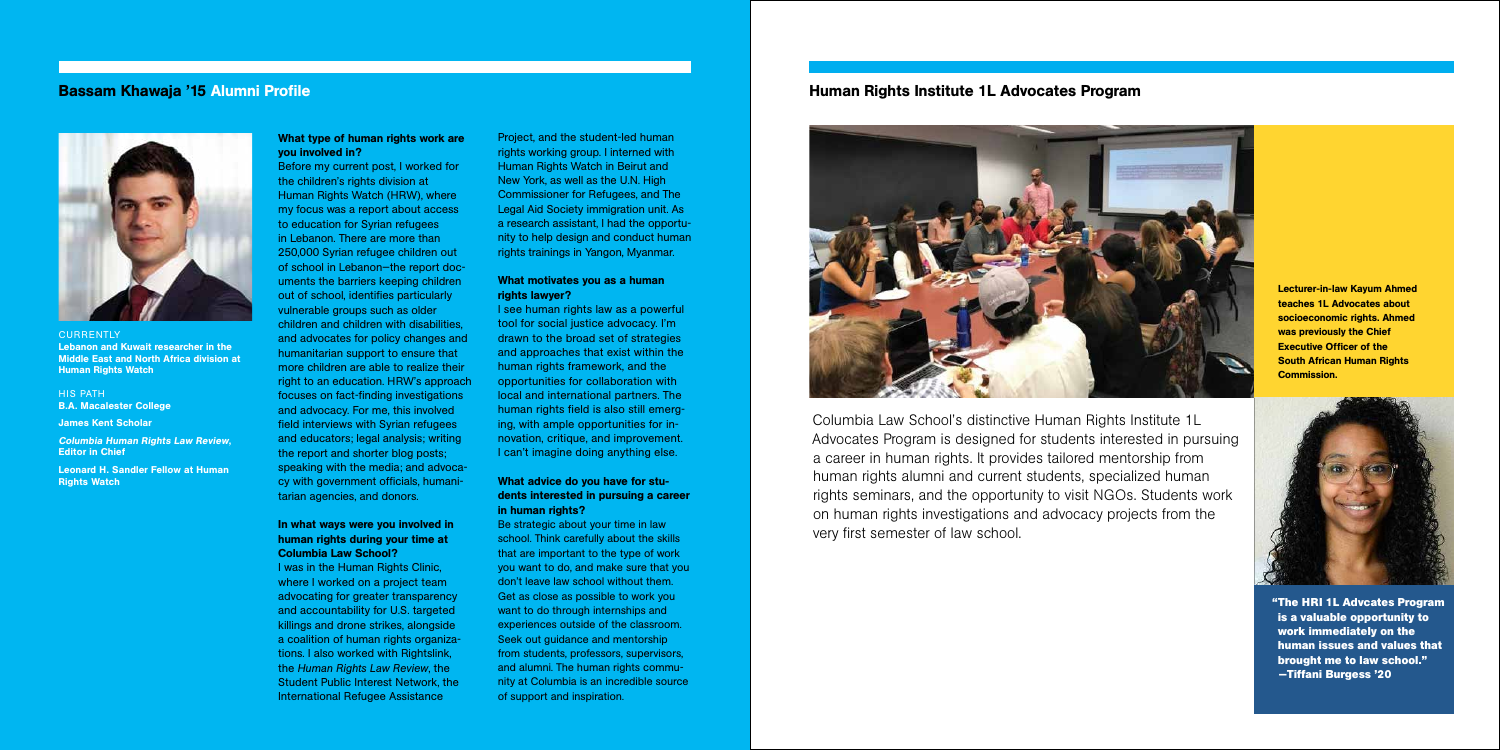Columbia Law School's vibrant human rights community includes many student-led groups, which provide opportunities for students to engage in research and advocacy, organize events, and meet colleagues and mentors.

**Rightslink** builds human rights community; organizes events; provides career counseling; and connects students with practitioners and NGOs around the world for mentorship, pro bono research, and advocacy.

# **The Law in Africa Student Society**

provides a forum for students, professors, and practitioners to meet and pursue their interest in African cultures, societies, legal jurisprudence, and careers. It sponsors events, builds networks, engages in pro bono projects, and supports curricular development through reading groups and seminars.

# **The Student Public Interest**

**Network** (SPIN) builds community for students interested in pursuing public interest law and provides a network for collaboration. SPIN has mentoring programs, social events, career advising, and supports students to attend public interest conferences.

To hone their research and oral advocacy skills, students can participate in moot courts such as the **Philip C. Jessup International Law Moot Court Competition**, the **International Criminal Court Moot Court Competition**, the **Jean-Pictet Competition** (international humanitarian law), and the **Frederick Douglass Moot Court Competition** (public and civil rights law).

# **Empowering Women of Color**

champions diverse women and supports them in light of the unique challenges they face in the legal profession.

# **The Columbia Society of**

# What type of human rights work are you involved in?

**International Law** provides career guidance, links students with top international firms and practitioners, and builds connections that span the globe among students and alumni.

# **The Society for Immigrant and Refugee Rights** sponsors an

immigration law moot court team and connects students to pro bono opportunities, including weeklong caravans to volunteer at refugee and immigration organizations, such as the Iraqi Refugee Assistance Project.

# **Columbia Human Rights**

**Law Review** is the top-ranked human rights journal in the United States. Students work with influential scholars while deepening their own scholarship. They also can join other leading journals with a social justice or international focus, including the *Columbia Journal of Transnational Law, Columbia Journal of European Law, Columbia Journal of Law and Social Problems*, and the *Columbia Journal of Race and Law*.

# Student Organizations, Moot Courts, and Journals

I work at Children's Rights, which does amazing work helping to reform foster care systems around the U.S. The organization has been especially successful at using class action litigation as a means to fight for children in failing foster care systems. When I was a Greater China Public Interest Fellow, I worked on a variety of projects and advocacy to improve the child welfare system in Hong Kong.

# In what ways were you involved in human rights during your time at Columbia Law School?

My 1L year I participated in the Human Rights Internship Program and spent the summer in Beijing researching juvenile justice reform. My 2L year I joined a Spring Break Caravan to South Africa, where we did field research on the right to education. My 3L year I worked with the Human Rights Clinic, which was an intensive deep dive into human rights work. My team worked on a project investigating the impacts of a gold mine in Papua New Guinea and spent time on the ground in PNG conducting interviews and field research, which was an incredible learning opportunity. I'm also equally interested in domestic human rights issues, so I tried to balance these international projects with work closer to home. I interned at The Door, doing Special Immigrant Juvenile Status applications, and at the

Juvenile Rights Practice of The Legal Aid Society, working on child welfare and juvenile delinquency cases.

# What motivates you as a human rights lawyer?

Although we often equate the law with "justice," in so many cases the law itself allows for or causes injustice. Having a legal education provides you with this incredible set of tools and position of power. It allows you to be an advocate for those whose voices may not otherwise be adequately heard. I've always been particularly interested in the law's effects on those who have the least voice within particular systems or power structures. In my case, this has led me to focus on children's rights and particularly the child welfare and juvenile delinquency systems.

# What advice do you have for students interested in pursuing a career in human rights?

Pursue what inspires you. Law students face so much pressure to do everything "right." We feel pressure to join the right student groups, be on the right journal, do exactly the right internships, and to get the right job post-graduation. For those people interested in pursuing a career in human rights and social justice, I think doing everything "right" is far less important than doing something you feel passionate about.

# Stephanie Persson '15 Alumni Profile



# **CURRENTLY**

Staff Attorney, Children's Rights, a nonprofit that represents thousands of children when foster care systems fail them and holds governments accountable for their well-being.

### HER PATH

B.A. University of Washington

Awarded Columbia Law School's Edwin Parker Prize and Human Rights Institute leadership commendation Visiting Fellow, University of Hong Kong Columbia Law School Greater China Public Interest Fellow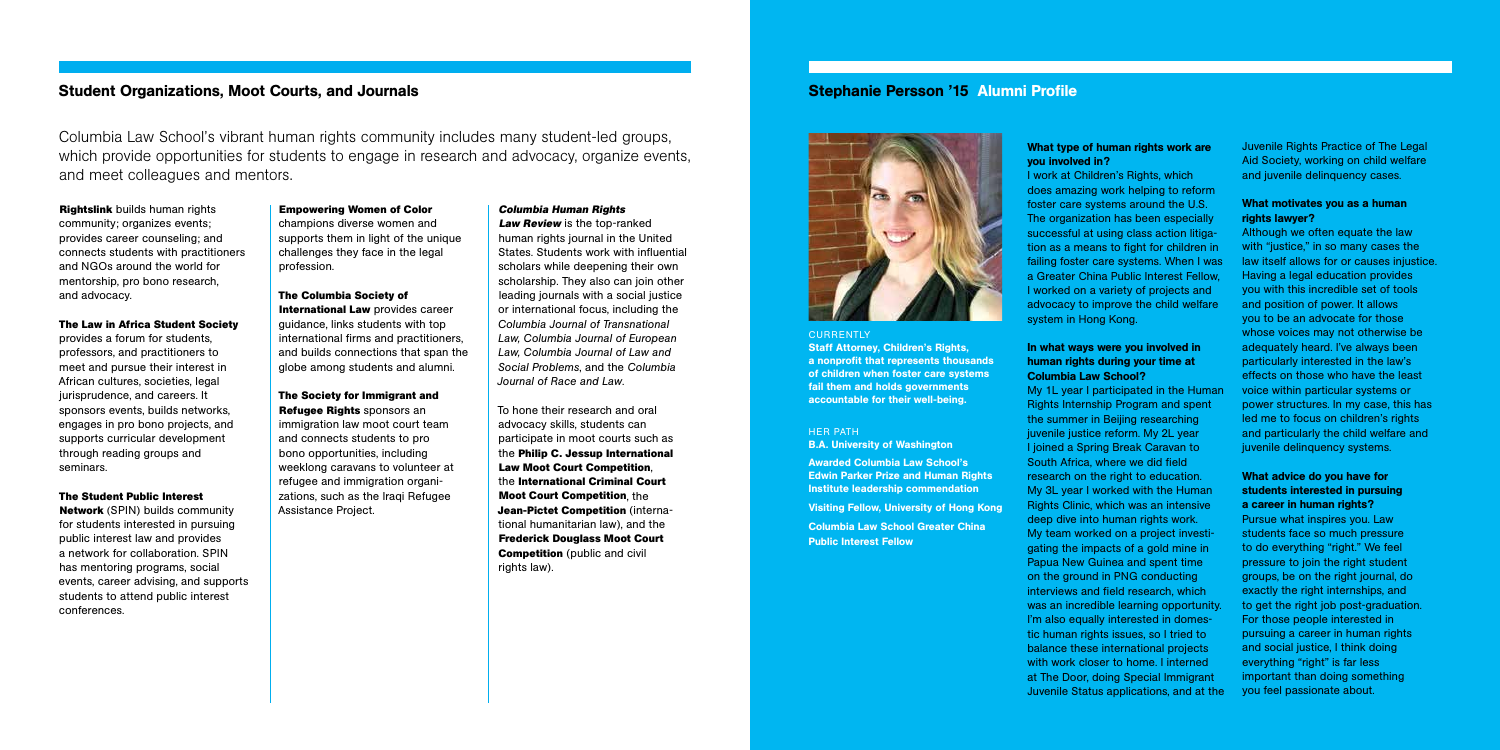Columbia's Human Rights Internship Program (HRIP) enables J.D. students to intern over the summer at human rights organizations by providing travel expenses, a stipend, and human rights training. Each year, Columbia students intern around the world. They've worked at the U.N. Mechanism for International Criminal Tribunals, U.N. agencies, and domestic and global human rights organizations. Through HRIP, students can engage in strategic litigation, investigate abuse, provide direct client services, explore new areas of human rights, sharpen their advocacy skills, and deepen their human rights community. All J.D. students are eligible for HRIP funding, and they are provided extensive guidance and support in selecting organizations with which to work.

# Social Justice Initiatives: Pro Bono and Career Advising

Social Justice Initiatives (SJI) implements Columbia Law School's mandatory pro bono program, and manifests the Law School's belief that public interest law should be a part of the professional life of every Columbia student and graduate. SJI assists student associations and brings leading social justice advocates to campus. SJI's experienced career advisers provide extensive and individually tailored mentoring and guidance. SJI's staff includes an expert in human rights and international public law careers and a team of leading human rights practitioners who work as adjunct advisers. All J.D. students are guaranteed funding to do public interest work during their 1L and 2L summers.

# Human Rights Internship Program

# What human rights work are you currently involved in?

I am currently running the only human rights organization focused exclusively on Equatorial Guinea. EG Justice is dedicated to calling international attention to the abuses of the dictatorial Obiang regime, characterized by systematic incarcerations, disappearances, torture, and assassination of citizens. Despite more than one billion dollars in annual oil production revenue, over 75 percent of Equatorial Guinea's citizens live on less than two dollars a day, without access to healthcare, education, and clean water. EG Justice's mission is to work with citizens to end government impunity and advocate for lasting democratic reforms. Its diasporic network of concerned individuals and organizations demand accountability for human rights violations, raise awareness about socioeconomic and political conditions in Equatorial Guinea, and ensure that the natural resource revenues of the state benefit the majority of the people in the country.

# In what ways were you involved in human rights during your time at Columbia Law School?

I worked with the Human Rights Clinic, as well as with students from the School of International and Public Affairs who were fulfilling externships on human rights and development.

# What motivates you as a human rights lawyer?

Equatorial Guinea is the third-largest oil-producing nation in Africa, with a GDP per capita that is higher than that of France or Japan, but its citizens are severely impoverished. What does that amount of wealth mean when people in my country do not have running water? What does it mean when people lack adequate healthcare? When they are tortured and wrongfully imprisoned? Where does the money go?

# What advice do you have for students interested in pursuing a career in human rights?

Never give up. Find what truly motivates you, commit to fighting to right what you see as an untenable injustice, and volunteer or work for organizations that focus on that issue. Never give up.

# Tutu Alicante '04 LL.M. Alumni Profile



# **CURRENTLY**

Executive director and founder of EG Justice, a nonprofit based in Washington, D.C., which works to promote human rights, the rule of law, transparency, and civic participation to build a just Equatorial Guinea

## HIS PATH J.D. University of Tennessee College of Law

Employment attorney with Southern Migrant Legal Services representing farmworkers

Recipient of Echoing Green fellowship to establish EG Justice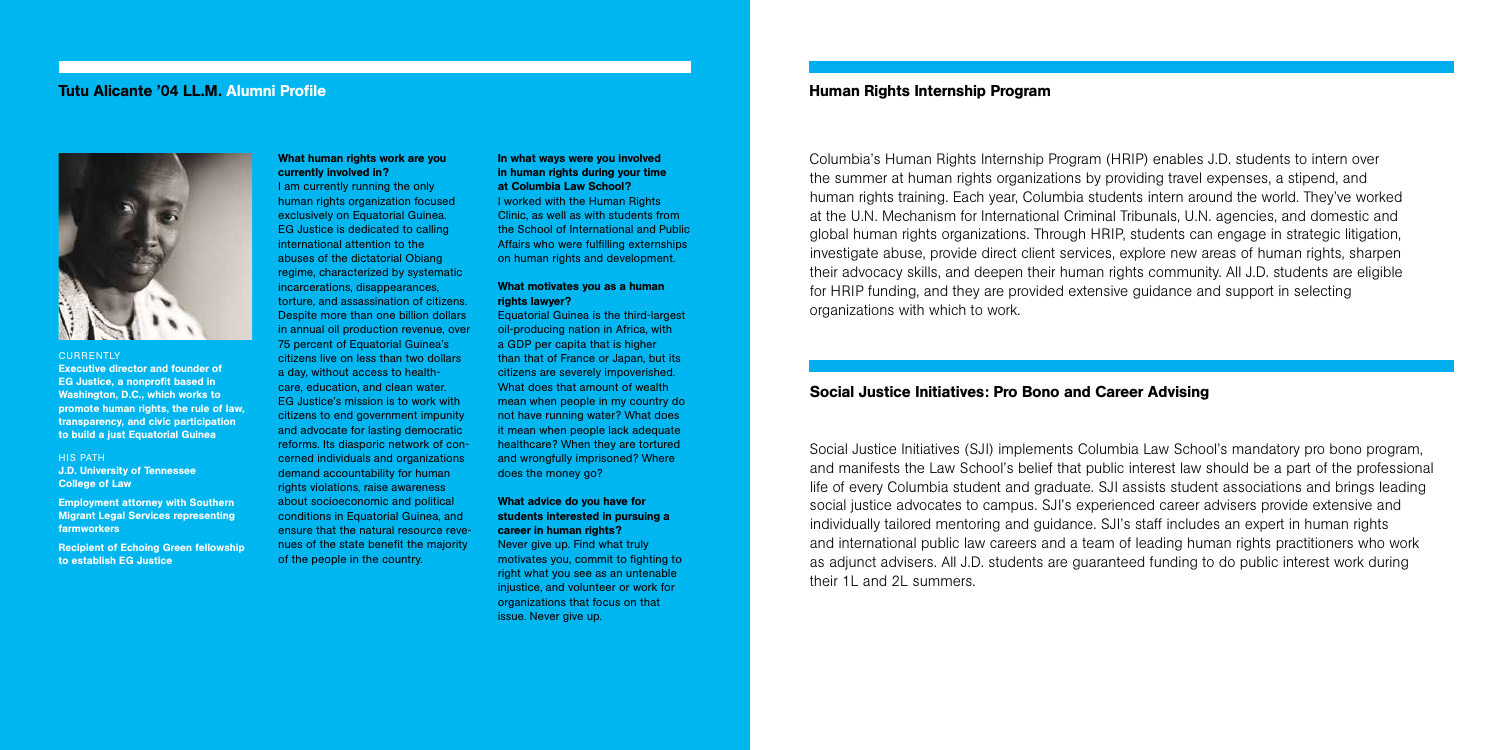Columbia Law School runs a year-round program of events, inviting prominent human rights scholars, practioners, and advocates to address current issues in the human rights field. From discussions of careers and the intricacies of practicing human rights law to lectures that tackle human rights theory, students are offered valuable opportunities to engage directly with leaders in the field.

# SELECTED PAST EVENTS

## **Does the U.N. Protect Human Rights?**

Columbia Law School Visiting Professor Amal Clooney interviews U.N. High Commissioner for Human Rights Zeid Ra'ad Al Hussein about human rights challenges around the world and the U.N.'s successes and failures in tackling them.

#### **Human Rights Violations in War**

Leading Yemeni human rights advocate Radhya Al-Mutawakel and Kristine Beckerle of Human Rights Watch share tactics for accountability.

# **The Trump Administration and International Law**

Harold Hongju Koh, former Legal Adviser and Assistant Secretary of State for Democracy, Human Rights, and Labor at the U.S. Department of State, discusses the extent to which the Trump Administration has affected international law.

### **Human Rights and Racial Justice**

HRI hosts a special series on human rights struggles against racial injustice. Events explore race and climate change, discrimination against Muslims post 9/11, the persecution of Rohingya, migrant workers' rights, and xenophobia among political leaders.

## **The Rule of Law and International Criminal Tribunals**

Judge Theodor Meron, President of the Mechanism for International Criminal Tribunals, lectures on the role of international tribunals.

# **Human Rights Student Paper Symposium**

Student authors present their original work to a panel of academics and practitioners who specialize in human rights and international law. Students receive constructive feedback from experts and strengthen and polish their work for publication.

# What motivates you as a human rights lawyer?

# On Campus: Events, Symposia, and Speaker Series



# What type of human rights work are you involved in?

Until recently, I have covered human rights abuses committed in the name of national security, specifically human rights abuses committed by the U.S. government. My work with the Security and Human Rights program focused especially on the closure of Guantanamo Bay and fighting the Muslim ban, in addition to working against the use of torture and surveillance as tools of the state, ending secrecy around the use of drones in situations of war, and ensuring that the U.S. government's use of lethal force is compliant with international laws and standards. In response to President Trump's executive order, for example, we held a briefing for congressional staff to highlight the impact it would have on refugees.

**CURRENTLY** Senior Director, Campaigns, Amnesty International USA

Legislative Counsel, ACLU, Washington, D.C.

# In what ways were you involved in human rights during your time at Columbia Law School?

I was an articles editor at the *Human Rights Law Review* and worked on a special issue about the war on terrorism. I was a member of the Columbia National Lawyers Guild chapter. I interned almost every semester with organizations such as The Legal Aid Society, Amnesty International USA, the American Civil Liberties Union, and the Center for Constitutional Rights. I also participated in the Human Rights Internship Program, traveling to Capetown to work on refugee issues. I was the recipient of the Sidley-Austin Fellowship and the Lowenstein Enhanced

Loan Repayment Assistance Program Fellowship. After law school, I received the Human Rights Watch Sandler Fellowship, for which I researched in the London office's Asia division and produced a report on abuse, torture, discrimination, and extrajudicial killings by police forces in India.

I went to law school because I was upset with what was happening during the Iraq war and after 9/11. I wanted to be more effective in advocating for change, and I saw a law degree as bestowing more power and credibility in the world. However, I've realized that power doesn't come from law, it comes from ordinary activists. As a lawyer I can support activists, but it's really about supporting a global human rights movement that started decades ago and will continue for decades to come. Change happens over decades, not years, and if lawyers think of themselves as part of a bigger global movement we can be better allies.

# What advice do you have for students interested in pursuing a career in human rights?

Find a job that helps you develop the skills you will need for the job you want. It's not about having your dream job in the first five years. Ultimately this is a marathon, not a sprint. If you commit yourself to that marathon, you'll be in it. This industry desperately needs new young lawyers and thinkers.

# Naureen Shah '07 Alumni Profile



# HER PATH B.S.J. Medill School of Journalism, Northwestern Univeristy

James Kent Scholar

Harlan Fiske Stone scholar

Associate Director, Counterterrorism & Human Rights Project, Columbia Law School

Students receive feedback from leading academics and practitioners on their research papers during Columbia's Human Rights Student Paper Symposium.